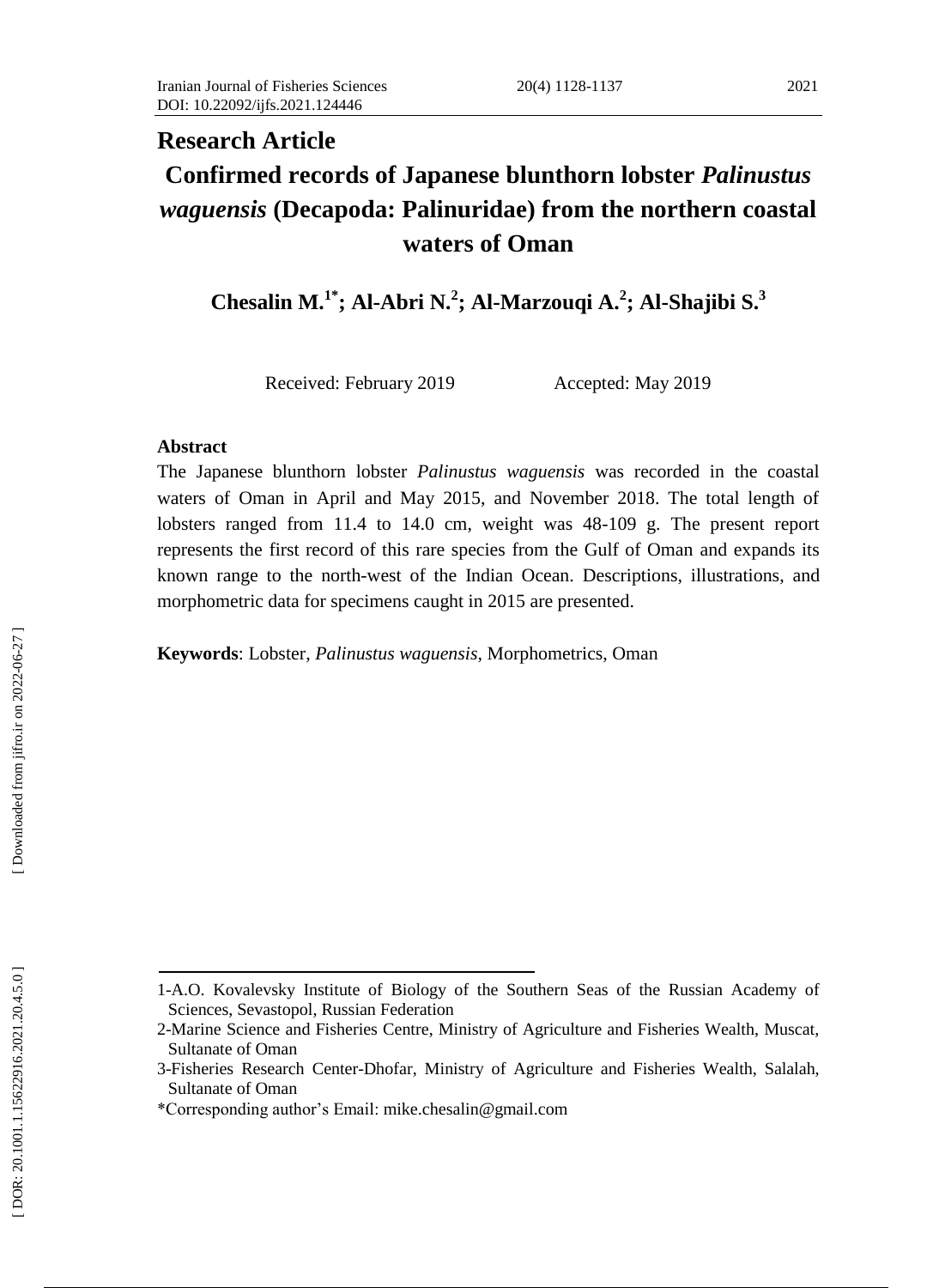## **Introduction**

Spiny lobsters of genus *Palinustus* have five recognized species including one species *P. truncatus* known from the Caribbean Island of the western Atlantic, and four Indo -West Pacific species: *P. holthuisi* (Taiwan and Japan), *P. mossambicus* (Mozambique, Somalia), *P. unicornutus* (South Africa to Îles Glorieuses, Comoro Islands, Japan, Indonesia, and New Caledonia), and *P. waguensis* which is widely distributed from Japan to Taiwan, Philippines, Indonesia, Thailand, India, and Madagascar (Chan and Yu, 1995).

Along the Oman coast in the Gulf of Oman (Sea of Oman), the first specimen of blunthorn lobster, *Palinustus waguensis* was caught by a local fisherman using a bottom set gillnet at about 80 m depth in April 2015. We captured three more individuals at the same place using the same fishing gear in May 2015. In November 2018, a fisherman caught several more specimens in a fishing cage at the depth of 70 –85 metres off Muscat (Seeb area). This finding was about 130 km to the southeast from the first records. The total length of these lobsters ranged from 11.5 to 14.0 cm, and weight varied between 48 –109 grams. The information about the second group of lobsters was published in the "Times of Oman" and "Muscat Daily" newspapers.

 The present paper describes the morphology and morphometrics of *P. waguensis* based on the measurements of four specimens, which were collected for the first time in the Omani waters.

# **Material s and methods**

On 27 April 2015 an unusual lobster specimen was caught by a local fisherman from the Omani waters near Shinas (Fig. 1) and transferred to the Fisheries Research Center in Salalah for identification. On 7 May 2015, three more specimens were collected by the second author (NMA) in the same place off Shinas (24<sup>o</sup>41'17 N, 56<sup>o</sup>32'6 E) by a bottom gillnet which was set at about 80 m depth on a rocky and sandy bottom.

 These four lobsters were measured in the laboratory using an electronic vernier calliper to the nearest 0.01 mm and weighed using electronic balance to the nearest 0.01 g.

 Terminology and description generally follow Chan and Yu (1995). Morphometric measurements were taken based on the picture of Chan (1998), on the general shape of a spiny lobster, which we are slightly modified (Fig. 2), as follows: total length mid dorsally from the anterior margin of the carapace between the frontal horns to the posterior margin of telson; carapace length from the anterior margin to the posterior carapace edge; carapace width as the maximum width; abdominal length as total abdominal length excluding the telson; first to six abdominal segment width dorsally as dimension between margin spines; antennular length; length of antenna and separately antennal peduncle and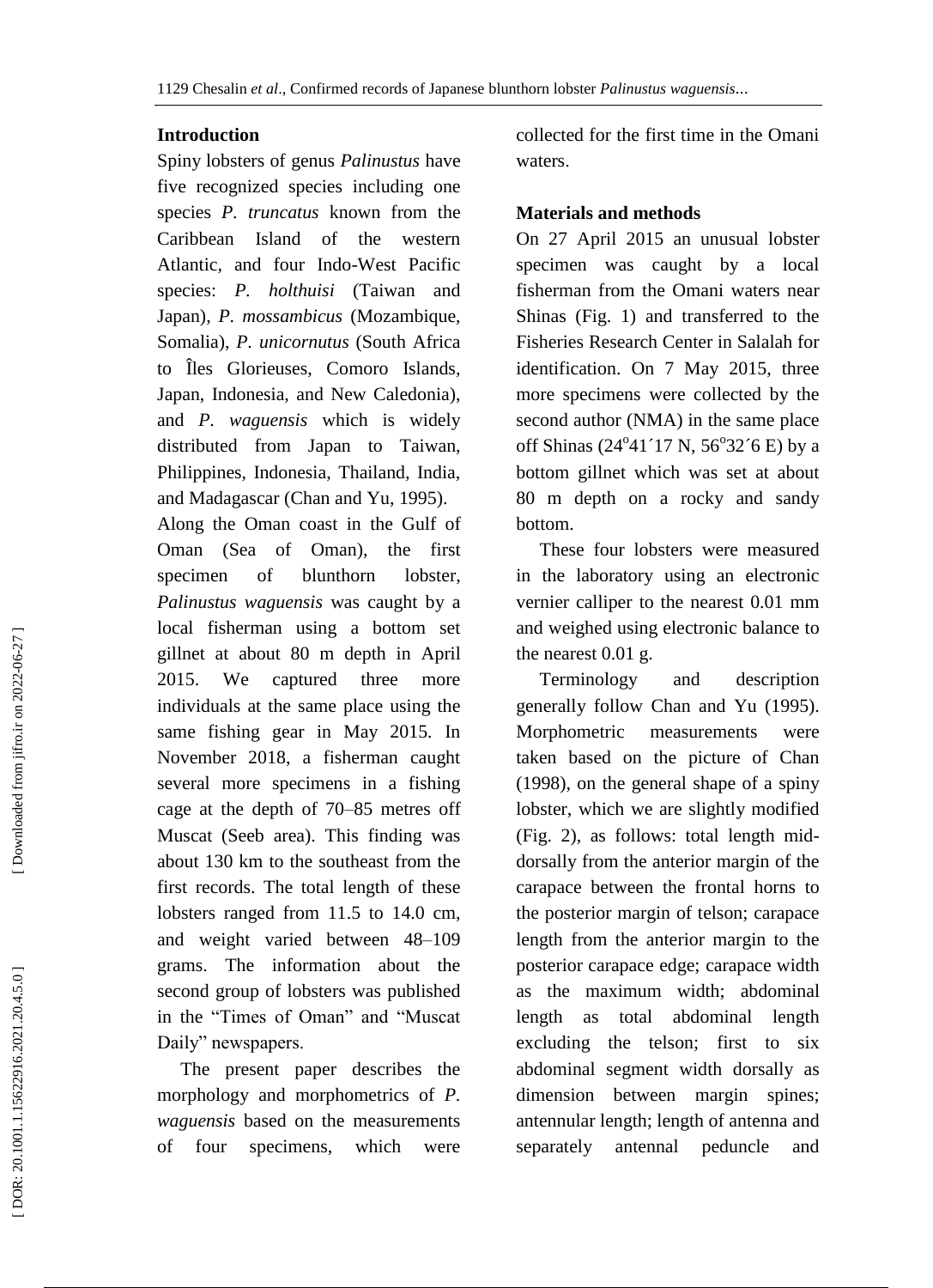antennal flagellum lengths; lengths of 1–5 walking legs. All measurements were calculated as a percentage of carapace length (CL). Meristic characters were counted as the number

of spines between horns on anterior margin of the carapace, the number of spines on anterior margin of frontal horn and the number of spinules on the anteromedian margin of epistome.



**Figure 1: Map showing the new records of** *Palinustus waguensis* **in the waters of Oman (A, squares) and the modified map of its previous records (B, circles) from Chan and Yu (1995).**

All measurements were calculated as percentage of standard length (SL) and head length (HL). The specimens are deposited in the Fisheries Research Center -Dhofar, Oman.

## **Results**

Four specimens found in the coastal waters of Oman in May -April 2015 were males, measured from 39.7 to 43.1 mm in carapace length, 113.9–126.2 mm in total length and 55.5 -76.2 g in weight (Fig. 3).

 We identified this species following Holthuis (1991) and Chan and Yu (1995) as Japanese blunthorn lobster,

*Palinustus waguensis* Kubo, 1963 and this identification was confirmed by Dr. T.Y. Chan.

#### *Systematics*

Order DECAPODA Latreille, 1802 Infraorder ACHELATA Scholtz and Richter, 1995 Family PALINURIDAE Latreille, 1802 Genus *Palinustus* A. Milne -Edwards, 1880 Species: *Palinustus waguensis* Kubo, 1963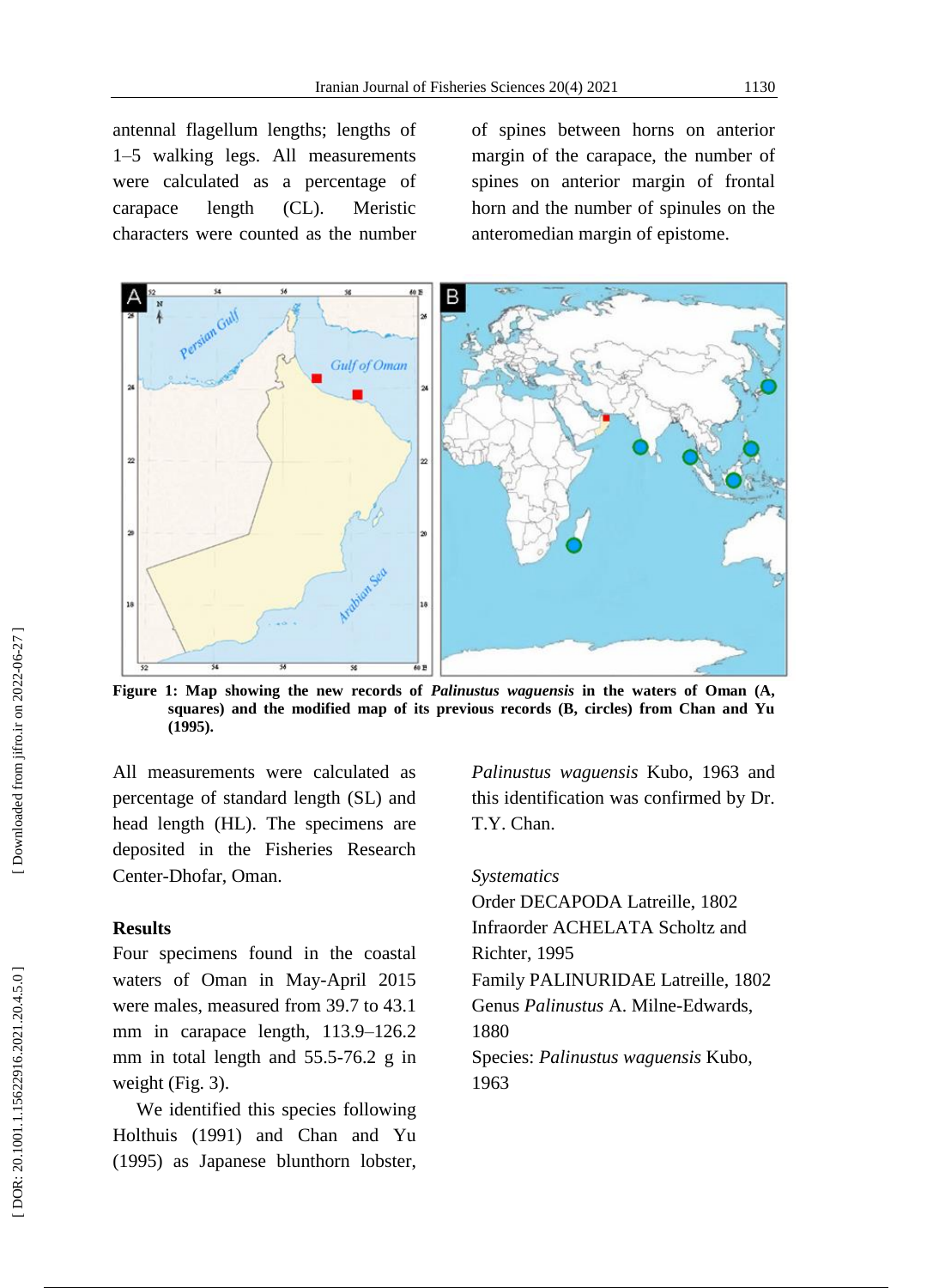1131 Chesalin *et al*., Confirmed records of Japanese blunthorn lobster *Palinustus waguensis*...



**Figure 2: Scheme of measurements and general shape of a spiny lobster, modified from Chan (1998).**

#### *Description*

Morphometric measurements and counts of *Palinustus waguensis* from Omani waters are presented in Table 1. Total body length was about 3 times longer than carapace length (295±2.5% CL). Antenna long, antennal flagellum was longer than total body length. Proximal  $(1<sup>st</sup>)$  segment of antennular peduncle was approximately 1.4 times longer than antennal peduncle that is distinguished characteristic for the genus *Palinustus* (Holthuis, 1991; Chan, 1998). Antennular flagellum was shorter than the last segment of the antennular peduncle. The second abdominal segment was the widest, then the abdomen narrowed to the  $5<sup>th</sup>$ segment. Second and third pairs of walking legs were almost equal in length, the longest was third pair with about 265% CL.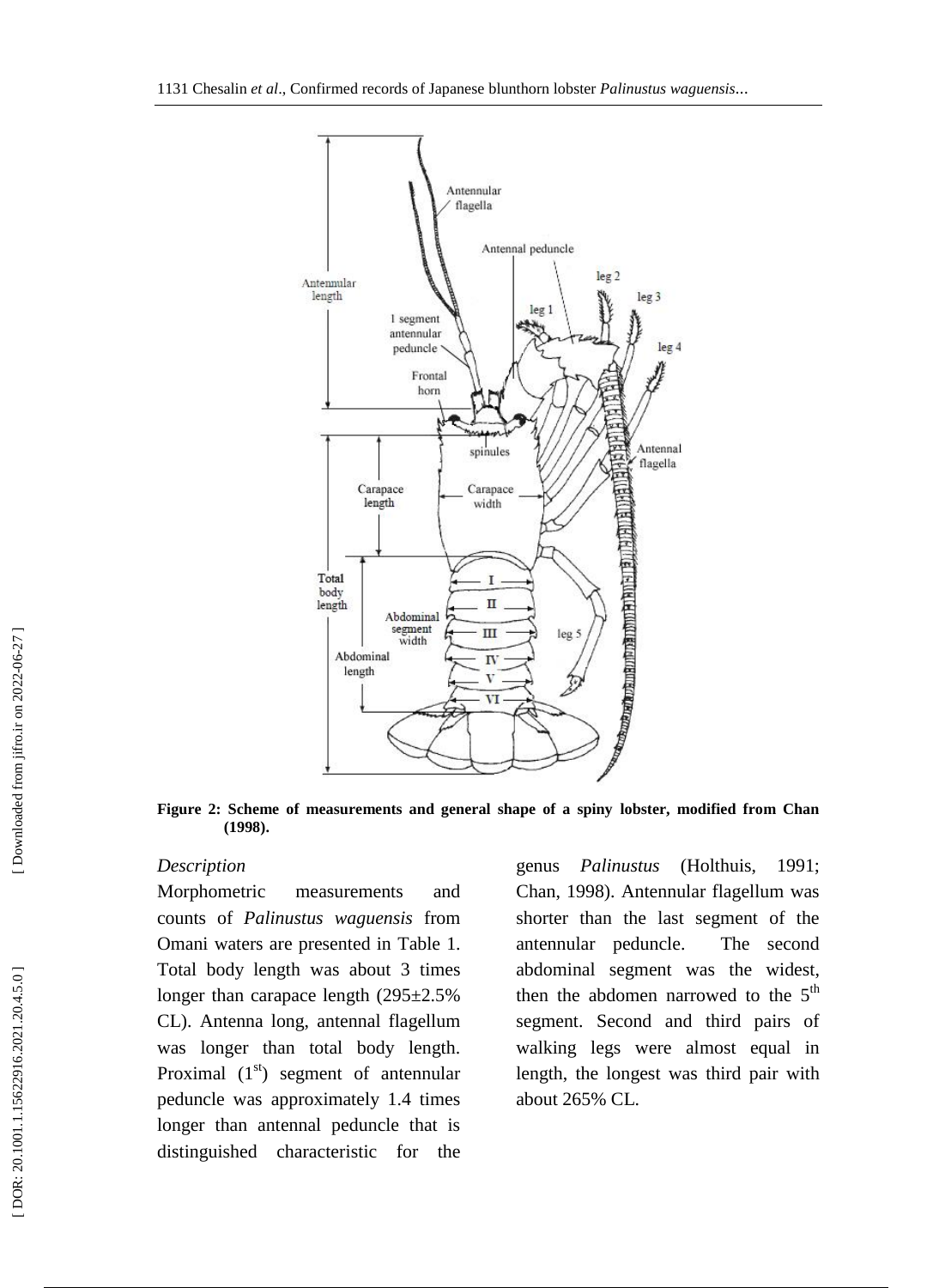

**Figure 3:** *Palinustus waguensis***, adult male, 43.1 mm CL, from the coastal waters of Oman.**

Anterior margin of carapace between frontal horns bearing  $5-7$  spines (Fig. 4). Frontal horns truncated, with 5 −7 distinct spines on inner margins. According to Holthuis (1991), the presence of several distinct spines on anterior margin of carapace as well as inner margin of the frontal horns are distinguished features of the species, while following Chan and Yu (1995) anterior margin of carapace between frontal horns provided with 0 to 8 spines and inner margin of supraorbital horn armed with 0 −5 spines. Epistome armed with 3 to 5 spinules on the anteromedian margin. Antennal peduncle armed with many spines with one distinctly long spine on distal part. Carapace was heavily pubescent with rows of regular spines along lateral edges . Postorbital spine is shorter than antennal and branchiostegal spines. Anterior margin of abdominal pleurons are spinous, pleuron of II-VI somites having 2 spines. Margin of abdominal sternites distinctly serrated. Abdominal sternite VI with medial spine and 7–9 spinules, while from Chan and Yu (1995), sternite VI armed with strong median tooth and 8–12 other teeth. Dactylus of walking legs was simple.

## *Coloration*

Body was generally reddish. Antennular flagellum, antennal flagellum and walking legs were with broad pale bands. Eyes were dark brown. Maxillipeds were covered with red bands. Hinges between carapace and abdomen, as well as inner bases of endopods of uropods, were with a pair of large white spots.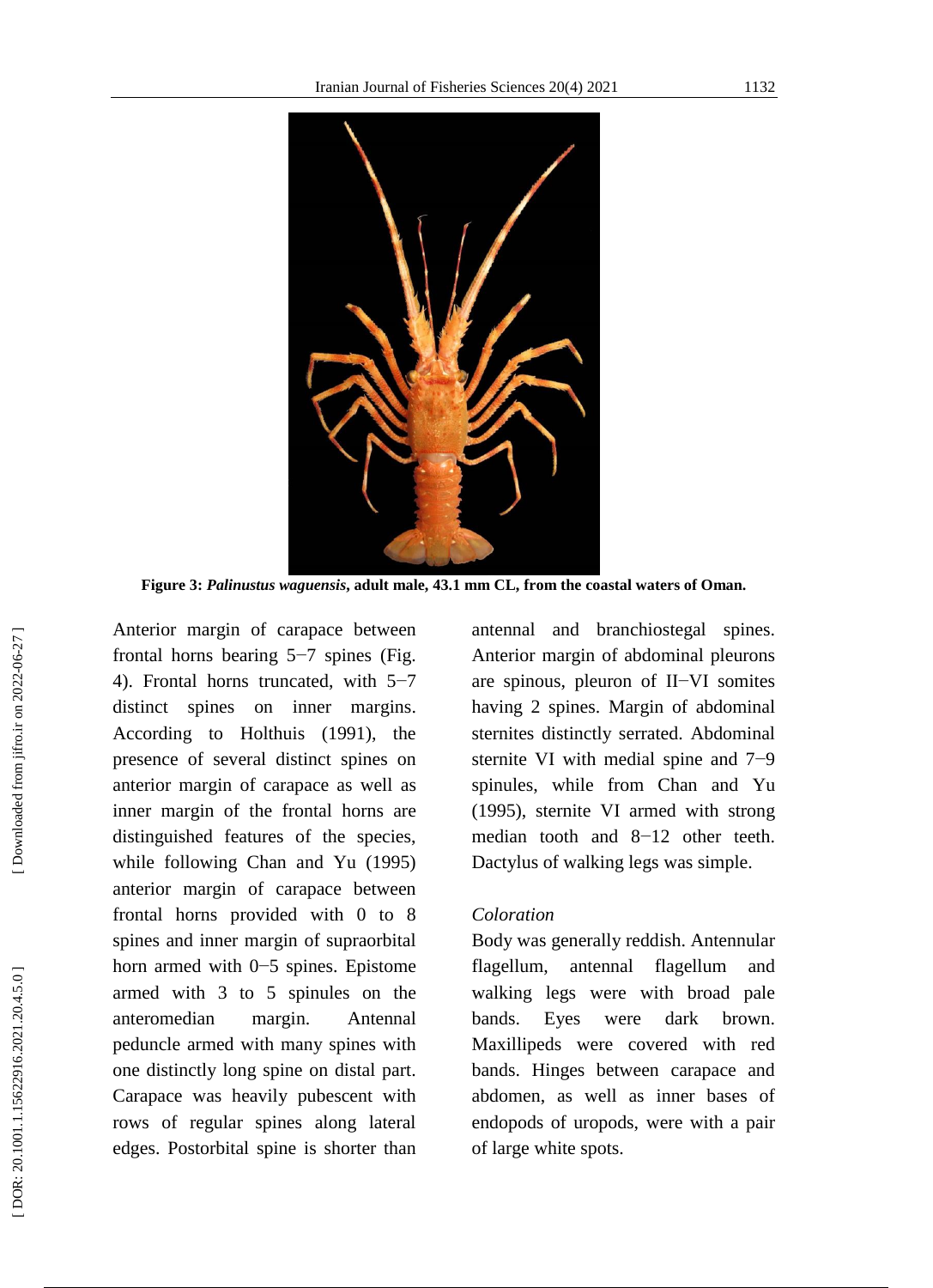**Table 1: Morphometric data for specimens of** *Palinustus waguensis* **collected in the coastal waters of Oman, with average (± S.D.), minimum and maximum values in percent of carapace length.**  $\overline{\phantom{a}}$ 

| <b>Character</b>                                | Spec.<br>1     | Spec.<br>2     | Spec.<br>3 | Spec.<br>4               | Average $\pm$<br>$S.D.$ (%) | Min.<br>$(\%)$ | Max.<br>(%) |
|-------------------------------------------------|----------------|----------------|------------|--------------------------|-----------------------------|----------------|-------------|
| Total length (mm)                               | 126.2          | 117.4          | 113.9      | 122.9                    | $294.7 \pm 2.5$             | 293            | 298         |
| Carapace length (mm)                            | 43.1           | 39.7           | 38.9       | 41.3                     | 100.0                       |                |             |
| Carapace width (mm)                             | 37.3           | 34.2           | 33.9       | 35.9                     | $86.7 \pm 0.5$              | 86             | 87          |
| Abdominal length (mm)                           | 53.9           | 51.1           | 48.1       | 51.5                     | $125.5 \pm 2.1$             | 124            | 129         |
| 1st abdominal<br>segment width (mm)             | 28.7           | 26.6           | 25.2       | 26.5                     | $65.6 \pm 1.3$              | 64             | 67          |
| 2nd abdominal<br>segment width (mm)             | 29.8           | 28.3           | 27.3       | 29.0                     | $70.2 \pm 0.9$              | 69             | 71          |
| 3d abdominal<br>segment width (mm)              | 28.6           | 27.4           | 25.4       | 27.8                     | $66.9 \pm 1.6$              | 65             | 69          |
| 4th abdominal<br>segment width (mm)             | 27.5           | 25.7           | 25.0       | 26.5                     | $64.3 \pm 0.4$              | 64             | 65          |
| 5th abdominal<br>segment width (mm)             | 26.6           | 24.8           | 23.8       | 25.2                     | $61.6 \pm 0.6$              | 61             | 62          |
| 6th abdominal<br>segment width (mm)             | 27.9           | 26.6           | 25.0       | 26.4                     | $65.0 \pm 1.4$              | 64             | 67          |
| Antenna length (mm)                             | 176.0          | 170.0          | 164.0      |                          | $419.2 \pm 10.0$            | 408            | 428         |
| Antennal peduncle<br>length (mm)                | 33.3           | 31.4           | 29.2       | 33.82                    | $78.3 \pm 2.9$              | 75             | 82          |
| Antennal flagellum<br>length (mm)               | 143.2          | 138.9          | 134.6      |                          | $342.5 \pm 9.3$             | 332            | 350         |
| Antennula length (mm)                           | 99.8           | 93.3           | 88.6       | 95.4                     | $231.3 \pm 2.9$             | 228            | 235         |
| $1st$ segment of antennu-<br>lar peduncle (mm)  | 47.2           | 43.7           | 41.7       | 46.3                     | $109.8 \pm 2.1$             | 107            | 112         |
| 1st walking leg length                          | 95.9           | 89.9           | 86.0       | 87.8                     | $220.7 \pm 5.7$             | 213            | 227         |
| 2nd walking leg length                          | 111.5          | 106.0          | 103.3      | 107.2                    | $262.7 \pm 4.0$             | 259            | 267         |
| 3d walking leg length                           | 113.4          | 106.8          | 102.5      | $\qquad \qquad$          | $264.9 \pm 3.3$             | 263            | 269         |
| 4th walking leg length                          | 100.9          | 99.2           | 94.4       | 97.0                     | $240.4 \pm 7.3$             | 234            | 250         |
| 5th walking leg length                          | 90.1           | 88.4           | 85.1       | $\overline{\phantom{0}}$ | $216.7 \pm 6.9$             | 209            | 223         |
| No. spines between horns<br>of carapace         | 5              | 7              | 5          | 7                        | $6.0 \pm 1.2$               | 5              | 7           |
| No. spinules on inner<br>margin of frontal horn | $\overline{4}$ | 6              | 7          | $\mathfrak s$            | $6.0 \pm 0.8$               | 4              | 7           |
| No. spinules on margin of<br>epistome           | 5              | $\overline{4}$ | 3          | $\overline{4}$           | $4.0 \pm 0.8$               | 3              | 5           |
| Total weight (g)                                | 76.16          | 59.92          | 55.48      | 62.71                    | $63.6 \pm 8.9$              | 55.48          | 76.16       |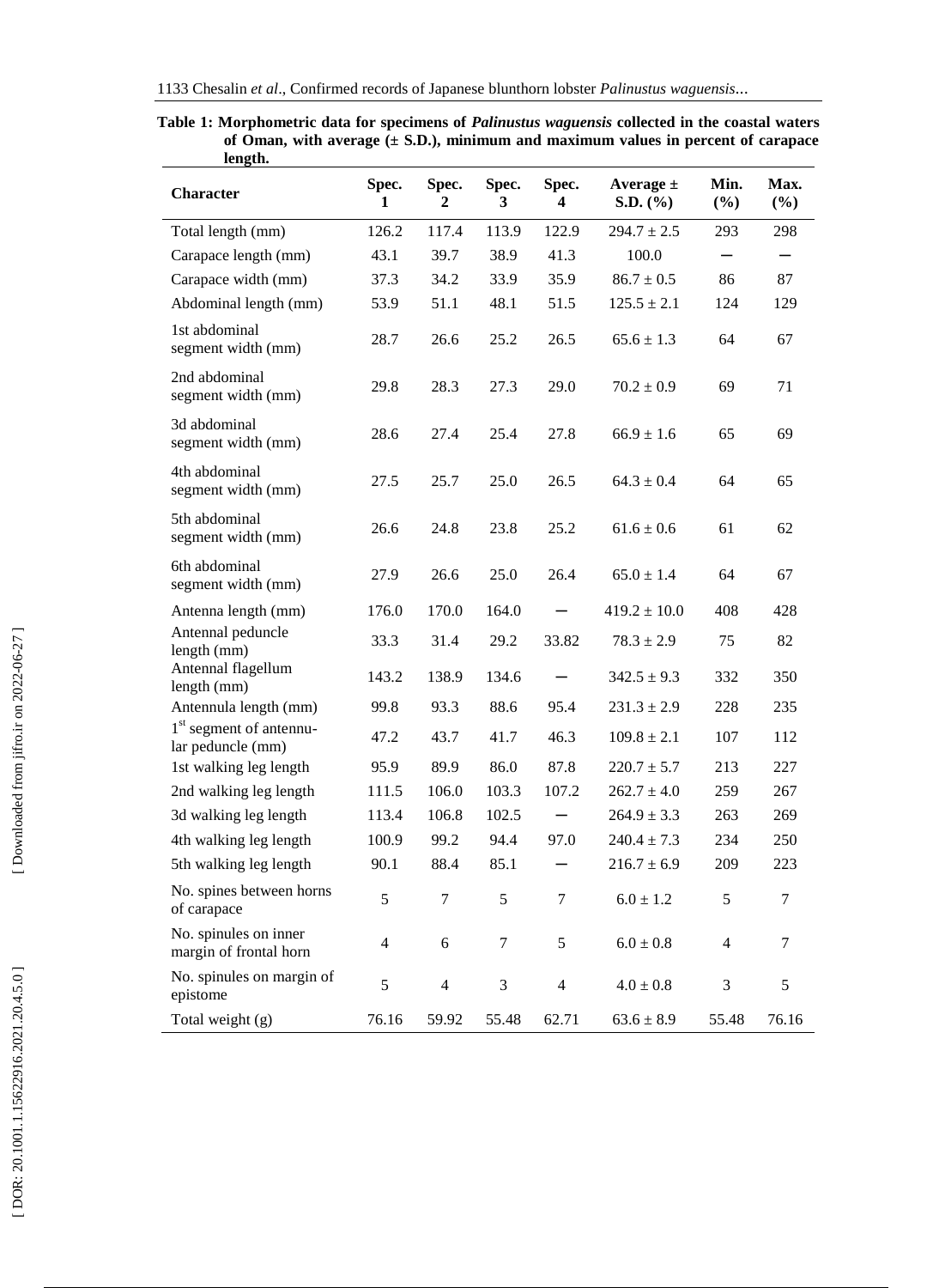

**Figure 4: Dorsal view of carapace of** *P. waguensis* **from Oman** *.*

#### **Discussion**

As reported by SeaLifeBase (Palomares and Pauly, 2019) the lobster fauna of Oman consists 13 species, including five species of spiny lobsters (*Panulirus homarus* , *P. ornatus, P. penicillatus*, *P. versicolor*, *Puerulus sewelli*), five slipper lobsters (*Acantharctus ornatus, Eduarctus martensii*, *Scammarctus batei*, *Scyllarides squammosus, Thenus orientalis*), two clawed lobsters (*Nephropsis stewarti, N. suhmi*), and a blind lobster (*Pentacheles gibbus*) However, common and known lobsters in Oman represented by only four species: scalloped spiny lobster *P*. *homarus*, painted spiny lobster *P. versicolor* , blunt slipper lobster *S. squammosus* and flathead lobster *Thenus orientalis* (Al -Abdessalaam, 1995). One more spiny lobster species as Arabian whip lobster *P. sewelli* was found recently (Al -Nahdi *et al*., 2008). Therefore, the present records of

*Palinustus waguensi* improve knowledge about biodiversity and marine carcinofauna of Oman.

 Recently, several papers reported findings of *P. waguensis* in the Indian Ocean along the southeast coast of India (Kizhakudan and Thirumilu, 2006; Kizhakudan *et al*., 2012) and in the Arabian Sea along the southwest and central west coast of India (Chakraborty *et al*., 2014; Purushottama and Saravanan, 2014). The several findings of *P. waguensis* in the Omani waters are the first and confirmed record of the species in the Gulf of Oman that extending knowledge on its distributional range to the north -west of the Indian Ocean.

 According to Chan and Yu (1995), the large variations in the distinguishing characteristics of *P. waguensis* have caused some confusion in the taxonomy of *Palinustus*. Actually, a full revision of the genus is needed using modern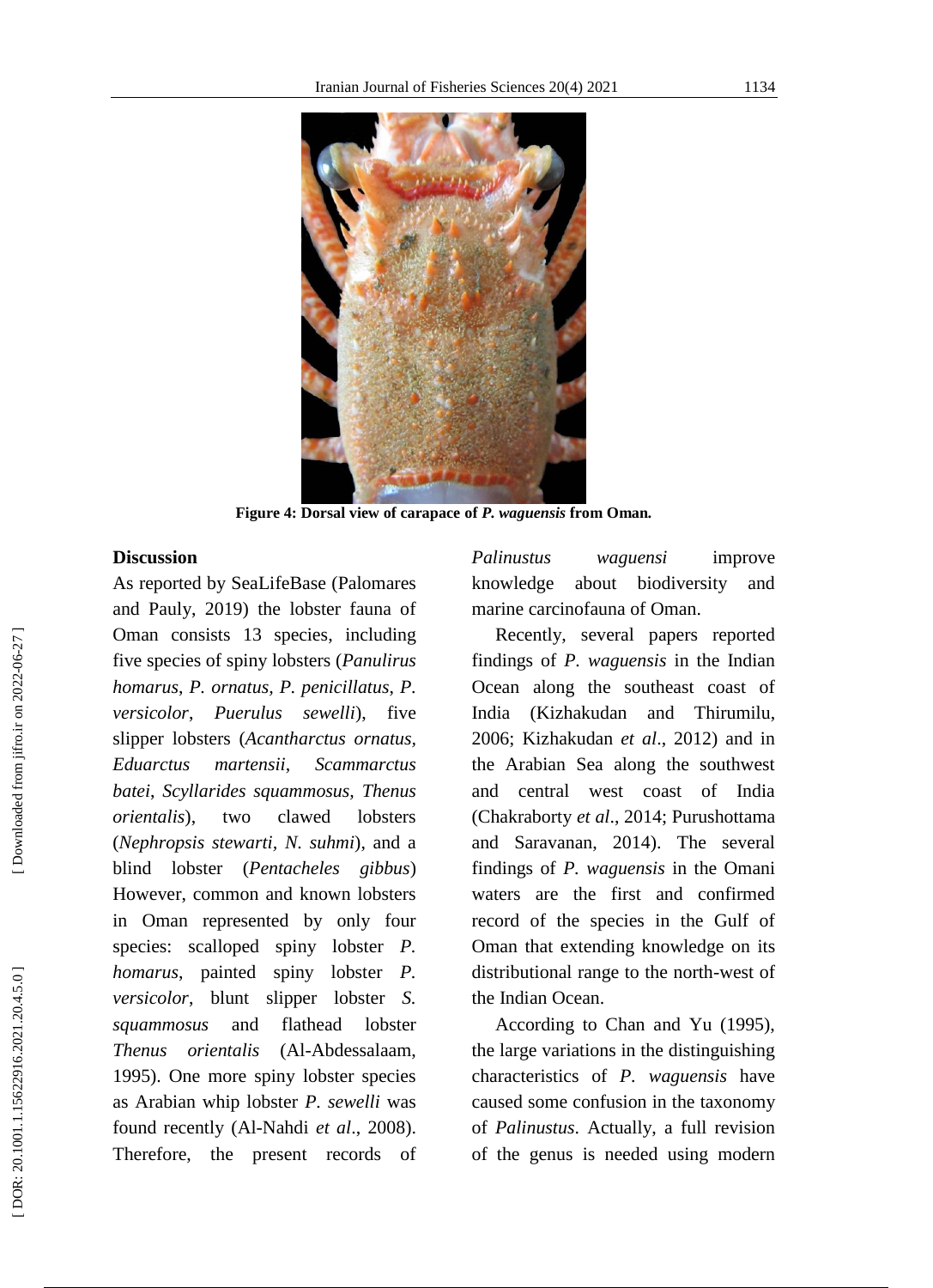biochemical and molecular genetic methods.

 The lobsters of genus *Palinustus*  mainly inhabit deep reef slopes, generally considered to be very rare and are difficult to collect (Chan and Yu, 1995). The specimens of *P. waguensis* from India and Philippines were taken in depths of 72 −84 meters, and juveniles from Ambiona (Indonesia) were collected from a depth of about 180 m (Holthuis, 1991). Records of *P. waguensis* along the southeast coast of India were from trawler landings operating in the depths ranging of 300-450 meters −450 meters (Kizhakudan and Thirumilu, 2006). The lobsters caught in the Arabian Sea along the coast of India were among the trawl landings from a depth of 150–250 m (Chakraborty *et al*., 2014), and also from 80 m depth (Purushottama and Saravanan, 2014). The specimens from the Omani waters were caught by a bottom set gillnet at about 80 m depth. Hence, *P. waguensis,* which was recorded in depths between 72 and 450 meters, maybe considered as a deep -sea species inhabiting mainly the mid and outer continental shelf, and continental slope.

 *P. waguensis* is a relatively small size spiny lobster. According to Chan (1998), maximum total body length is about 140 mm. A single specimen caught off the Mangalore coast had 150 mm of total length and 70 g (Purushottama and Saravanan, 2014). Holthuis (1991) reported the largest carapace length as 32 mm and Chan and Yu (1995) 45.4 mm. The specimens landed from the southeast coast of India off Cuddalore measured 40 −52 mm CL (Kizhakudan *et al*., 2012). The larger lobsters were found in trawler landings at Chennai, where the specimens' size ranged 53 −75 mm CL in August (Kizhakudan and Thirumilu, 2006). The specimens from Omani waters have size close to a maximum known for the species, reaching 43.1 mm CL or 126 mm TL in 2015 and 140 mm TL in 2018.

 Currently, there is no commercial fishery for this relatively rare species in any country, although some lobster catches in India were abundant (Kizhakudan and Thirumilu, 2006). In Japan when the fishermen, capture this lobster in their nets, they sell them to the public aquaria (Holthuis, 1991). The present findings of *P. waguensis* in the Omani coastal waters for the first time during a long history of the intensive lobster fishery indicate that this lobster is unlikely to become a target species for the fishery.

 As mentioned above, 13 species of lobsters reported in fauna of Oman, however only five species, including *P. waguensis,* was actually found. Sultana *et al.* (2009) reviewed lobsters of Pakistan and reported a total of 16 species assigned to eight genera. The current list of known lobsters from Indian coast includes 30 species from 16 genera (Radhakrishnan, 2015). In view of the fact that the lobster fauna in Oman is poorer studied than in the neighbouring countries, it seems likely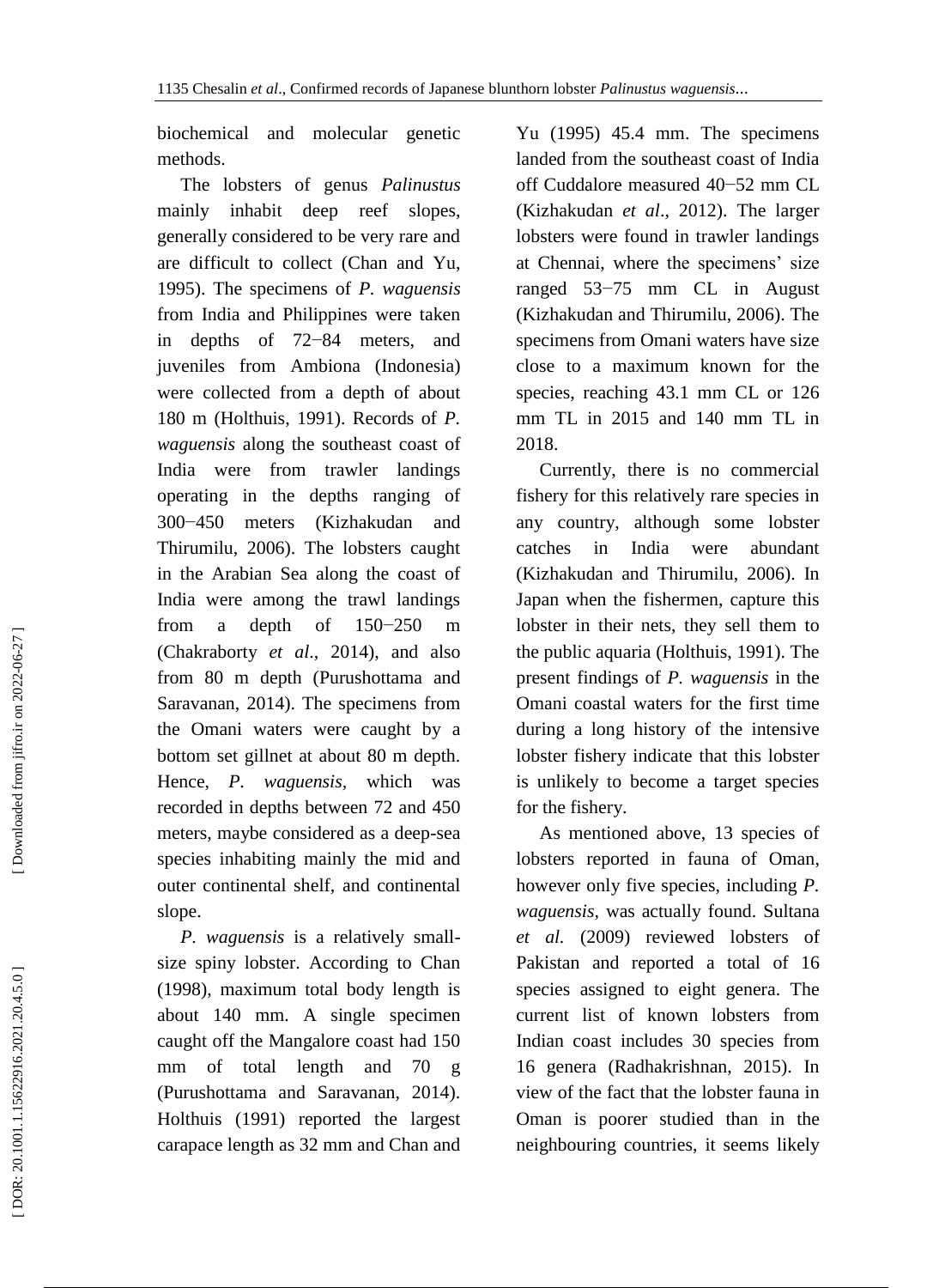that new distribution and confirmation records of lobsters await discovery.

#### **Acknowledgments**

We are grateful to the Agriculture and Fisheries Development Fund of the Sultanate of Oman and the A.O. Kovalevsky Institute of Marine Biological Research of the Russian Academy of Sciences for the financial support of our biological investigations. Much appreciation is extended to Dr. Chan Tin -Yam for his help with identification of the specimens. We also wish to thank a local fisherman for provision of the lobster samples.

# **References**

- **Al -Abdessalaam, T.Z.S., 1995.** Marine species of the Sultanate Oman: An identification guide. Ministry of Aquaculture and Fisheries, Marine Science and Fisheries Centre, Sultanate of Oman, Muscat Printing Press . 412 P.
- **Al -Nahdi, A., Al -Marzouqi, A., Groeneveld, J.C. and Al -Hosni, A., 2008.** A first record of whip lobsters *Puerulus sewelli* from Oman with notes on size, condition and length weight relationships. *Agricultural and Marine Sciences*, 13, 1 -6. DOI :10.24200/jams.vol13iss0pp1 -6.
- **Chakraborty, R.D., Maheswarudu, G., Radhakrishnan, E.V., Purushothaman, P., Kuberan, G., Sebastian, J. and Thangaraja, R., 2014.** Rare occurrence of blunthorn lobster *Palinustus waguensis* Kubo, 1963 from the southwest coast of

India. *Marine Fisheries Information Service, Technical and Extension Series*, 219, 25 -26.

- **Chan, T.Y. and Yu, H.P., 1995.** The rare lobster genus *Palinustus* A. Milne Edwards, 1880 (Decapoda: Palinuridae), with description of a new species. *Journal of Crustacean Biology*, 15( **2**), 376 -394. DOI: 10.1163/193724095X00370.
- **Chan, T.Y., 1998.** Lobsters. FAO Species identification guide for fishery purposes. The living marine resources of the Western Central Pacific. Vol. 2. Cephalopods, crustaceans, holothurians and sharks, (FAO. Rome ). pp. 973 -1043.
- **Holthuis, L.B., 1991.** FAO species catalogue. Marine lobsters of the world. An annotated and illustrated catalogue of species of interest to fisheries known to date. FAO Fisheries Synopsis no. 125(**13**), 292 P.
- **Kizhakudan, J.K. and Thirumilu, P., 2006.** A note on the blunthorn lobsters from Chennai. *Journal of the Marine Biological Association of India* , 48( **2**), 260 -262.
- **Kizhakudan, J.K., Krishnamoorthi, S. and Thiyagu, R., 2012.** Unusual landing of deepsea lobster *Palinustus waguensis* at Cuddalore. *Marine Fisheries Information Service, Technical and Extension Series*, 211, 19.
- **Kubo, I., 1963.** Systematic studies on the Japanese macrurous decapod Crustacea 6. A new and an imperfectly known species of